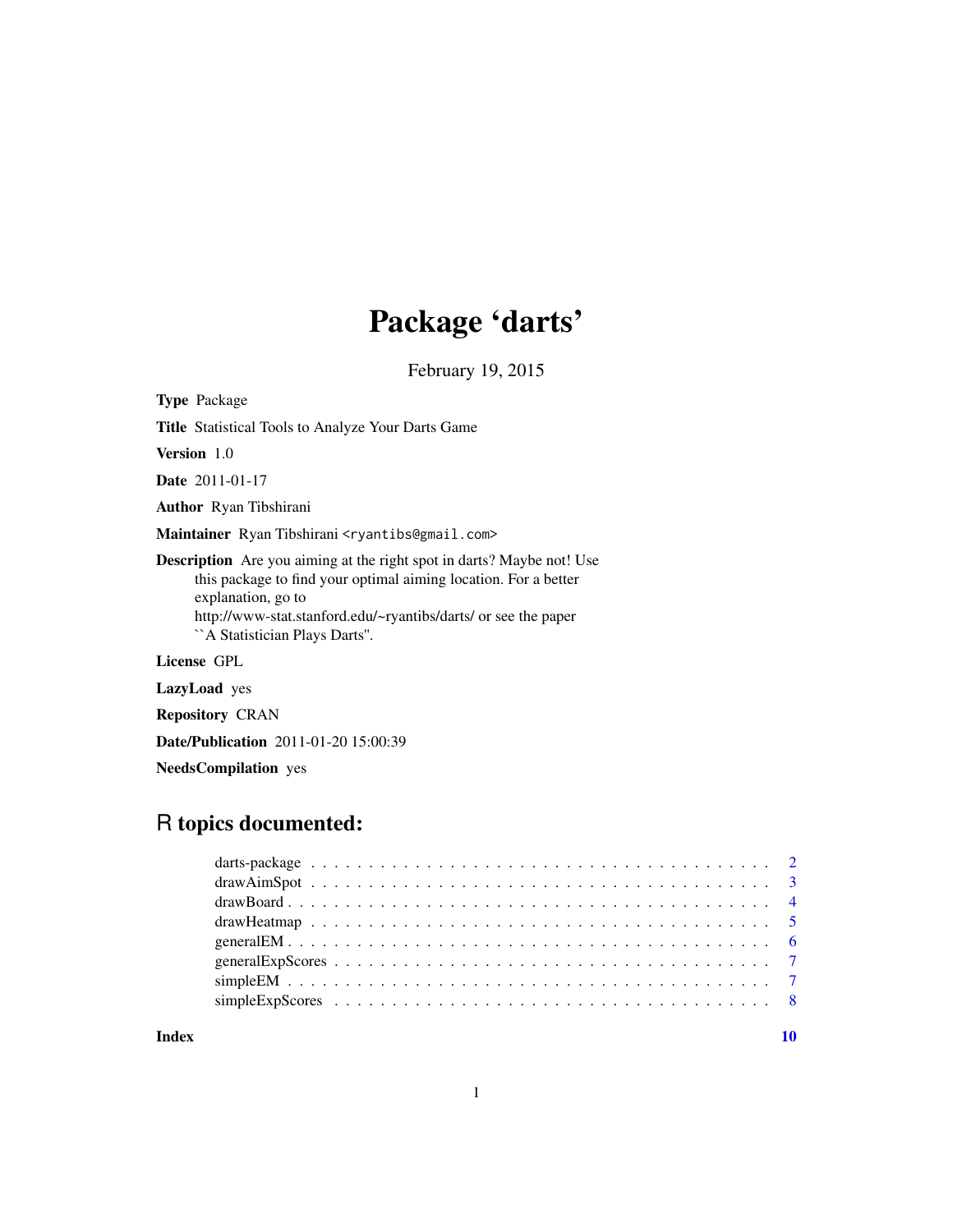#### Description

Are you aiming at the right spot on the dartboard? Maybe not! Use this package to compute your optimal aiming location. For a better explanation, go to http://stat.stanford.edu/~ryantibs/darts/ or read the paper "A Statistician Plays Darts".

#### Details

| Package:  | darts            |
|-----------|------------------|
| Type:     | Package          |
| Version:  | 1.0              |
| Date:     | $2011 - 01 - 17$ |
| License:  | GPL              |
| LazyLoad: | yes              |

#### Author(s)

Ryan Tibshirani <ryantibs@gmail.com>

#### References

Ryan Tibshirani, Andrew Price, and Jonathan Taylor. "A Statistician Plays Darts". Journal of the Royal Statistical Society: Series A, Vol. 174, No. 1, 213-226, 2011.

http://stat.stanford.edu/~ryantibs/darts/

#### Examples

# An example of how to use this package to calculate my variance, and # then generate a personalized heatmap instructing me where to aim

# Start with 100 scores from throws aimed at the center of the board  $x = c(12, 16, 19, 3, 17, 1, 25, 19, 17, 50, 18, 1, 3, 17, 2, 2, 13, 18, 16, 2, 25, 5, 5,$ 1,5,4,17,25,25,50,3,7,17,17,3,3,3,7,11,10,25,1,19,15,4,1,5,12,17,16, 50,20,20,20,25,50,2,17,3,20,20,20,5,1,18,15,2,3,25,12,9,3,3,19,16,20, 5,5,1,4,15,16,5,20,16,2,25,6,12,25,11,25,7,2,5,19,17,17,2,12)

```
####################
# Simple model
####################
```
## Step 1: EM algorithm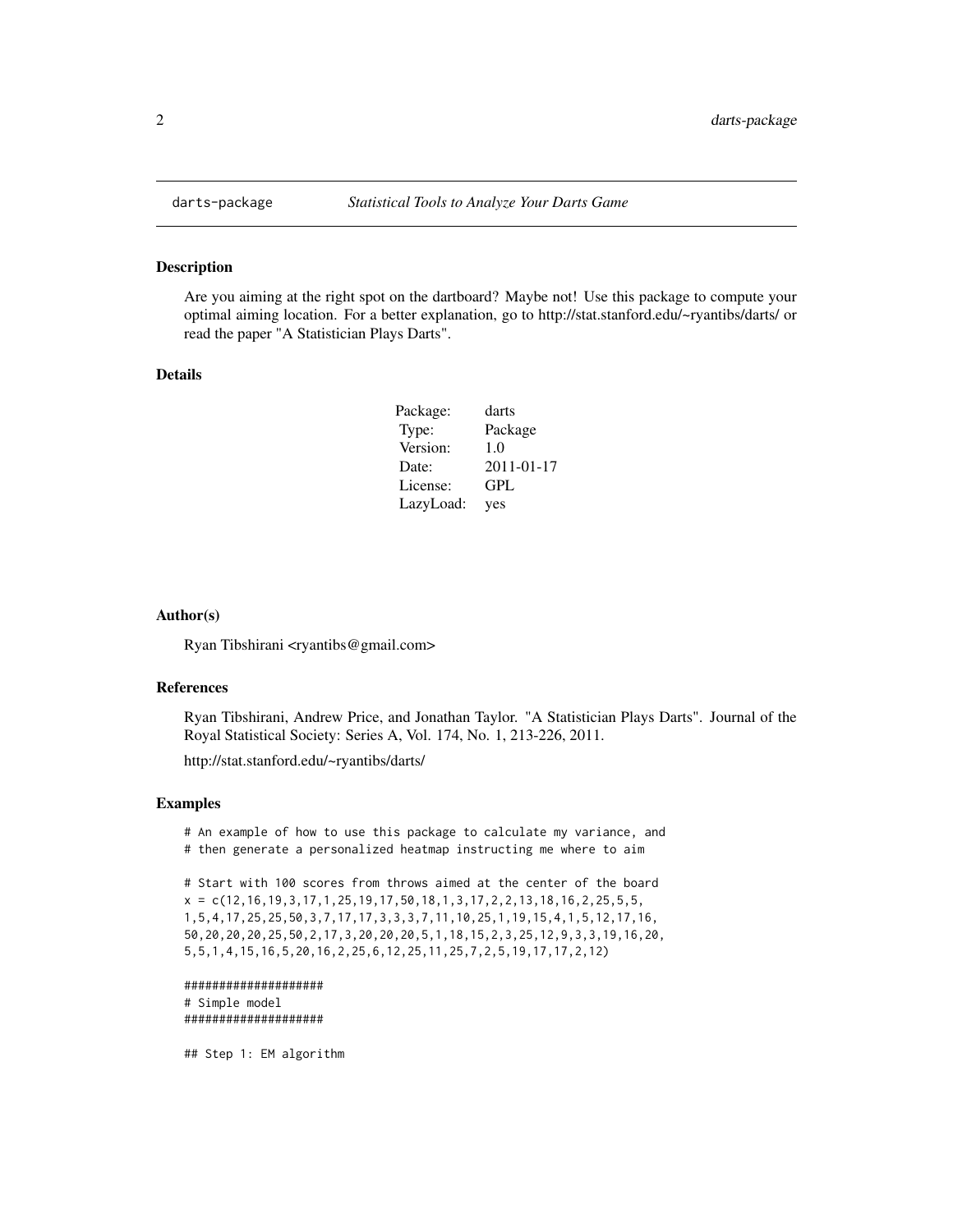#### <span id="page-2-0"></span>drawAimSpot 3

```
# Get my variance in the simple Gaussian model
a = simpleEM(x,niter=100)
# Check the log likelihood
plot(1:a$niter,a$loglik,type="l",xlab="Iteration",ylab="Log likelihood")
# The EM estimate of my variance
s = a$s.final
## Step 2: Generate a heatmap
# Build the matrix of expected scores
e = simpleExpScores(s)
# Plot it
par(mfrow=c(1,2))
drawHeatmap(e)
drawBoard(new=TRUE)
drawAimSpot(e)
####################
# General model
####################
## Step 1: EM algorithm
# Get my variance in the general Gaussian model
aa = generalEM(x,niter=100,seed=0)
# The EM estimate of my covariance matrix
Sig = aa$Sig.final
## Step 2: Generate a heatmap
# Build the matrix of expected scores
ee = generalExpScores(Sig)
# Plot it
par(mfrow=c(1,2))
drawHeatmap(ee)
drawBoard(new=TRUE)
drawAimSpot(ee)
```
drawAimSpot *Optimal Aiming Spot*

#### Description

Draws the optimal aiming location, i.e. the spot with the highest expected score, on top of an existing plot.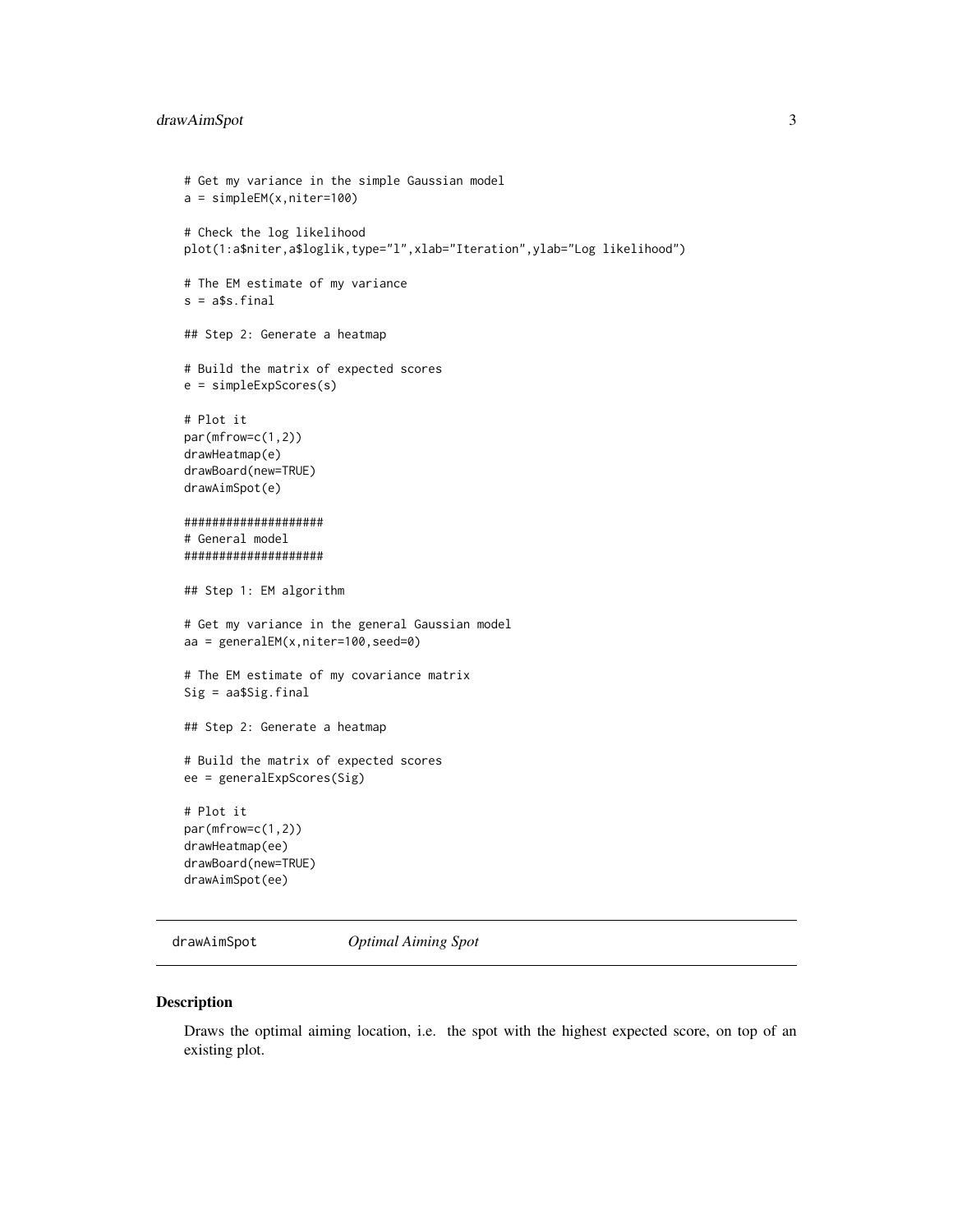#### <span id="page-3-0"></span>Usage

 $drawAimspot(e, col = "blue", pch = 19, ...)$ 

#### Arguments

| e        | A matrix of the expected scores, created by the function simple ExpScores or<br>generalExpScores. |
|----------|---------------------------------------------------------------------------------------------------|
| col      | The color of the dot.                                                                             |
| pch      | The plotting "character" for the dot.                                                             |
| $\cdots$ | More arguments for drawing the dot.                                                               |
|          |                                                                                                   |

#### Author(s)

Ryan Tibshirani

#### Examples

```
# This will take a couple of seconds
e = simpleExpScores(s=0)
# This is what your heatmap would look like if you had perfect accuracy
par(mfrow=c(1,2))
drawHeatmap(e)
drawBoard(new=TRUE)
drawAimSpot(e)
```
drawBoard *Dartboard*

#### Description

Draws the dartboard, either as a new plot or on top of an existing one.

#### Usage

drawBoard(new = FALSE, lines = TRUE, numbers = TRUE, outside = TRUE,  $col = "black", ...)$ 

#### Arguments

| new     | Make a new plot?                                    |
|---------|-----------------------------------------------------|
| lines   | Draw the lines separating the regions?              |
| numbers | Draw the numbers?                                   |
| outside | Draw the numbers outside (or inside) the dartboard? |
| col     | The color for the lines.                            |
|         | More arguments for drawing the numbers (text).      |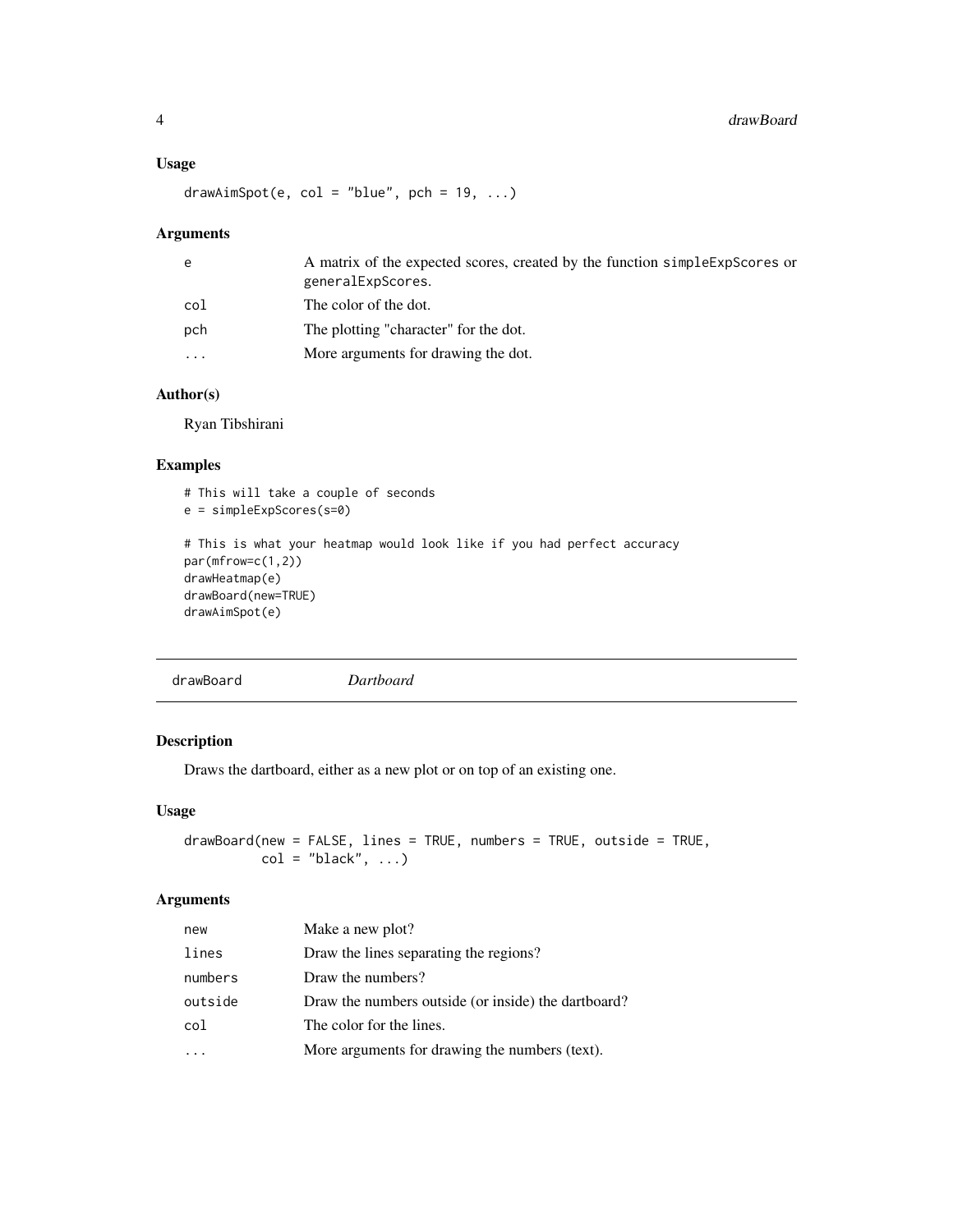#### <span id="page-4-0"></span>drawHeatmap 5

#### Author(s)

Ryan Tibshirani

#### Examples

# Draw a new dartboard drawBoard(new=TRUE)

drawHeatmap *Heatmap of Expected Scores*

#### Description

Draws a heatmap of the expected score as the aiming location varies across the dartboard, as a new plot.

#### Usage

```
drawHeatmap(e, col = heat.colors(30))
```
#### Arguments

| e   | A matrix of the expected scores, created by the function simple ExpScores or<br>generalExpScores. |
|-----|---------------------------------------------------------------------------------------------------|
| col | The colors to use for the heatmap.                                                                |

#### Author(s)

Ryan Tibshirani

#### Examples

```
# This will take a couple of seconds
e = simpleExpScores(s=0)
# This is what your heatmap would look like if you had
# perfect accuracy
drawHeatmap(e)
```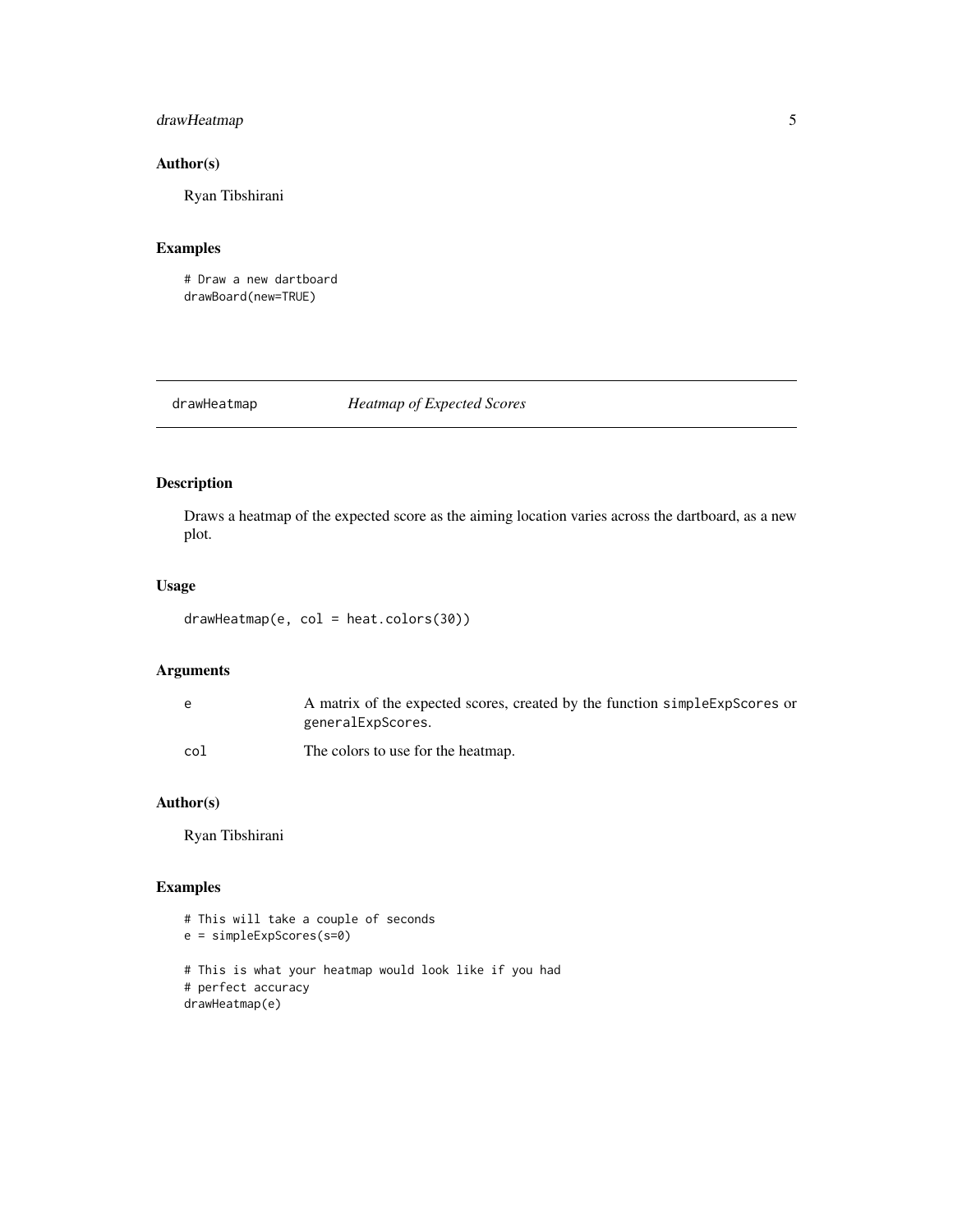<span id="page-5-0"></span>

#### Description

EM algorithm to estimate your variance based on your scores, in the general model.

#### Usage

```
generalEM(x, Sig.init = c(10^2, 10^2, 0.1 \times 10 \times 10), niter = 100,
           seed = NULL)
```
#### Arguments

| $\mathsf{x}$ | Scores of throws aimed at the center of the dartboard.                                                                                       |
|--------------|----------------------------------------------------------------------------------------------------------------------------------------------|
| Sig.init     | The initial guess for the covariance matrix, represented as a vector: x marginal<br>variance, then y marginal variance, then x-y covariance. |
| niter        | The number of iterations.                                                                                                                    |
| seed         | The seed for the random number generator (the E-step is done by importance<br>sampling).                                                     |

#### Value

| Sig.final | The final estimate of the covariance matrix.                                                        |
|-----------|-----------------------------------------------------------------------------------------------------|
| Sig.init  | The initial estimate of the covariance matrix.                                                      |
| Sig       | The estimate of the covariance at each iteration.                                                   |
| loglik    | The log likelihood at each iteration—currently not implemented (this is just an<br>array of $0s$ ). |
| niter     | The number of iterations.                                                                           |

#### Author(s)

Ryan Tibshirani

#### Examples

# Scores of 100 of my dart throws, aimed at the center of the board  $x = c(12, 16, 19, 3, 17, 1, 25, 19, 17, 50, 18, 1, 3, 17, 2, 2, 13, 18, 16, 2, 25, 5, 5,$ 1,5,4,17,25,25,50,3,7,17,17,3,3,3,7,11,10,25,1,19,15,4,1,5,12,17,16, 50,20,20,20,25,50,2,17,3,20,20,20,5,1,18,15,2,3,25,12,9,3,3,19,16,20, 5,5,1,4,15,16,5,20,16,2,25,6,12,25,11,25,7,2,5,19,17,17,2,12)

```
# Get my variance in the general Gaussian model
a = generalEM(x,niter=100,seed=0)
```
# The EM estimate of my covariance matrix Sig = a\$Sig.final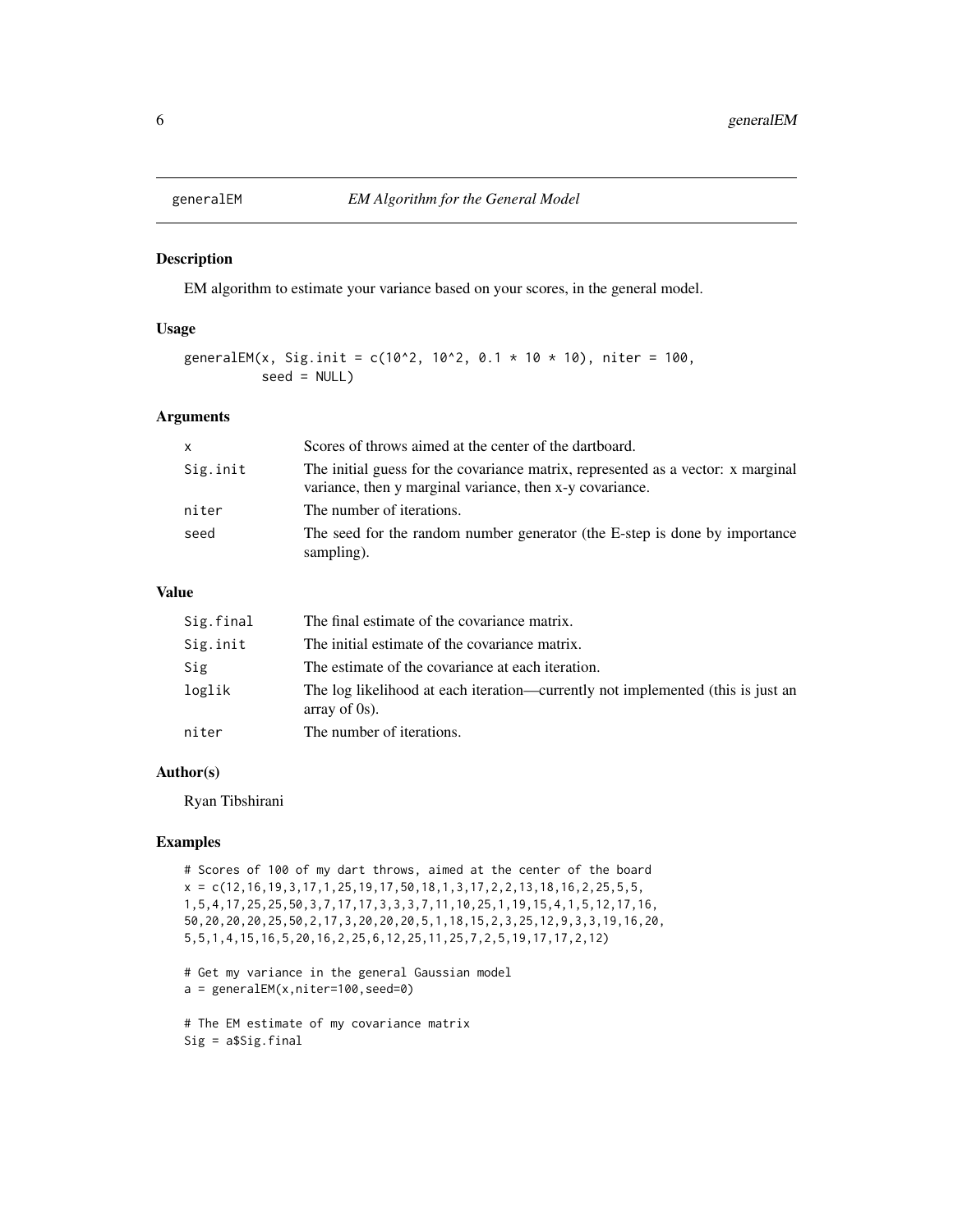<span id="page-6-0"></span>generalExpScores *Expected Scores for the General Model*

#### Description

Computes the expected score as the aiming location varies across the board, using the specified covariance matrix and the general model for dart throws.

#### Usage

```
generalExpScores(Sig)
```
#### Arguments

Sig The covariance matrix.

#### Value

e The matrix of expected scores.

#### Author(s)

Ryan Tibshirani

#### Examples

```
# Generate the matrix of expected scores if my covariance is
# Sig=c(15^2,30^2,0), in the general model. This will take a
# couple of seconds.
e = generalExpScores(Sig = (c(15<sup>2</sup>, 30<sup>2</sup>, 0)))# Draw a heatmap!
drawHeatmap(e)
```
simpleEM *EM Algorithm for the Simple Model*

#### Description

EM algorithm to estimate your variance based on your scores, in the simple model.

#### Usage

 $simpleEM(x, s.init = 100, niter = 100)$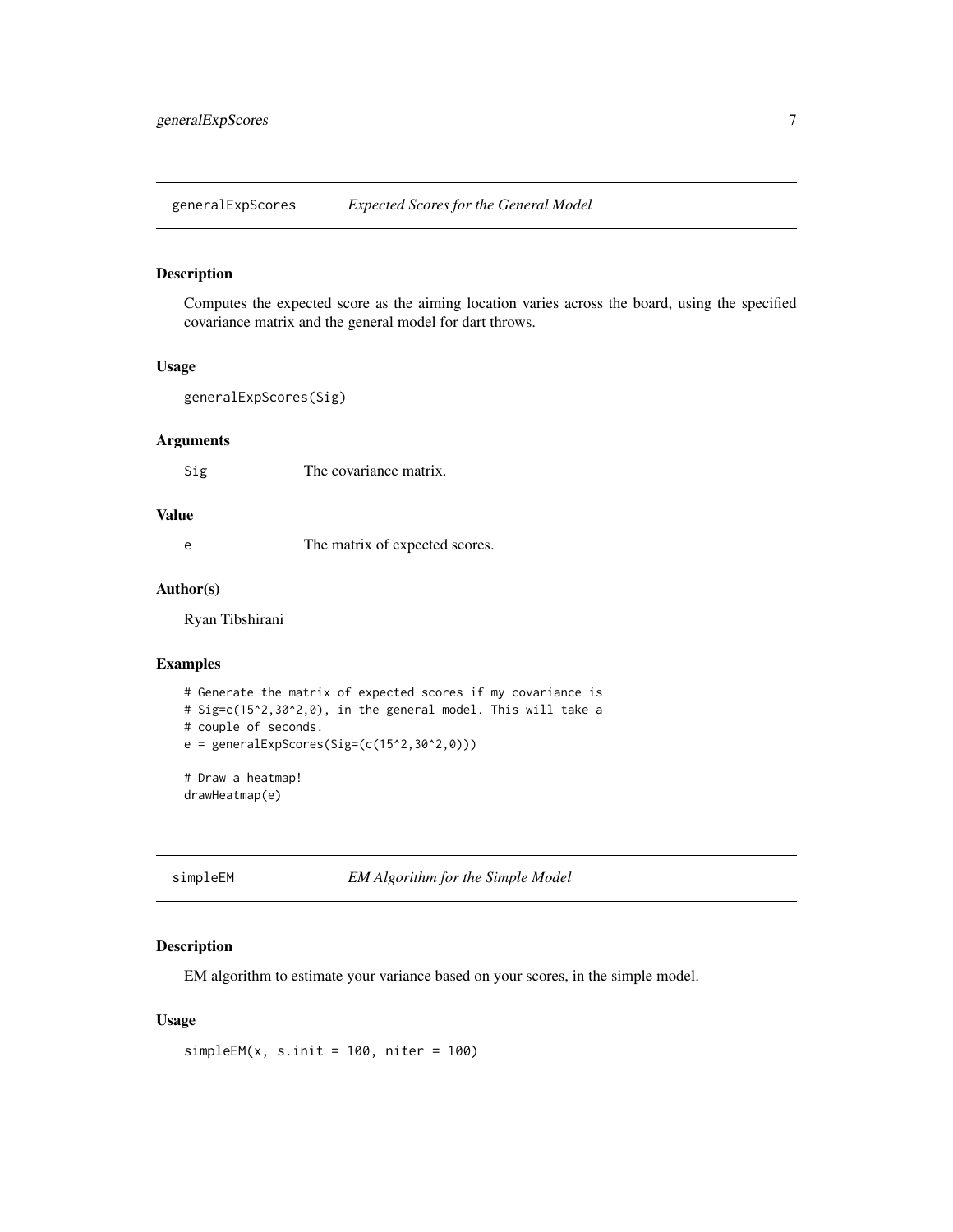<span id="page-7-0"></span>8 simpleExpScores

#### **Arguments**

| x      | Scores of throws aimed at the center of the dartboard. |
|--------|--------------------------------------------------------|
| s.init | The initial guess for the marginal variance.           |
| niter  | The number of iterations.                              |

#### Value

| s.final | The final estimate of the variance.                                  |
|---------|----------------------------------------------------------------------|
| s.init  | The initial estimate of the variance.                                |
| S       | The estimate of the variance at each iteration of the EM algorithm.  |
| loglik  | The (observed) log likelihood at each iteration of the EM algorithm. |
| niter   | The number of iterations.                                            |

#### Author(s)

Ryan Tibshirani

#### Examples

```
# Scores of 100 of my dart throws, aimed at the center of the board
x = c(12, 16, 19, 3, 17, 1, 25, 19, 17, 50, 18, 1, 3, 17, 2, 2, 13, 18, 16, 2, 25, 5, 5,1,5,4,17,25,25,50,3,7,17,17,3,3,3,7,11,10,25,1,19,15,4,1,5,12,17,16,
50,20,20,20,25,50,2,17,3,20,20,20,5,1,18,15,2,3,25,12,9,3,3,19,16,20,
5,5,1,4,15,16,5,20,16,2,25,6,12,25,11,25,7,2,5,19,17,17,2,12)
# Get my variance in the simple Gaussian model
a = simpleEM(x,niter=100)# Check the log likelihood
plot(1:a$niter,a$loglik,type="l",xlab="Iteration",ylab="Log likelihood")
# The EM estimate of my variance
s = a$s.final
```
simpleExpScores *Expected Scores for the Simple Model*

#### Description

Computes the expected score as the aiming location varies across the board, using the specified variance and the simple model for dart throws.

#### Usage

simpleExpScores(s)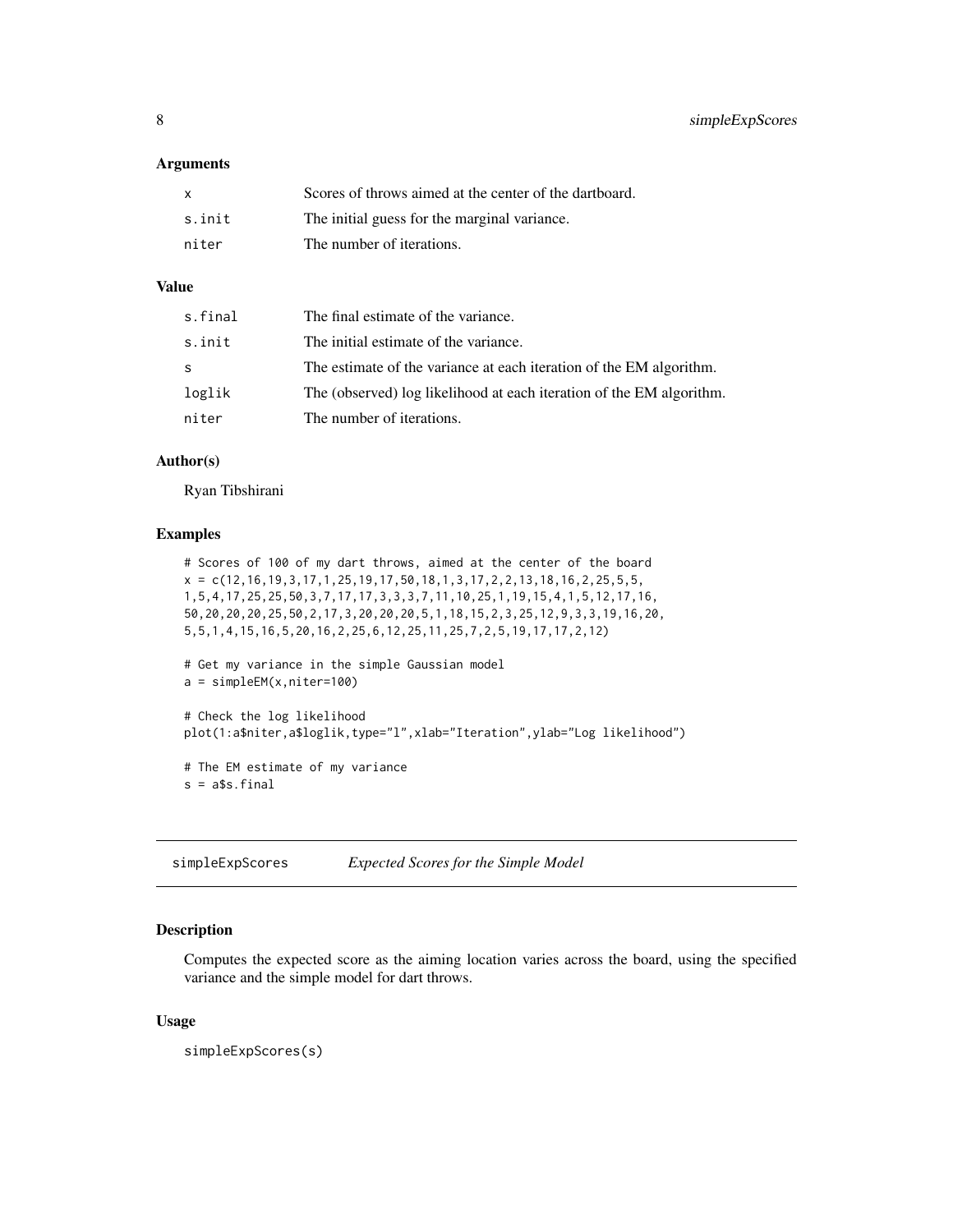#### simpleExpScores 9

#### Arguments

s The marginal variance.

#### Value

e The matrix of expected scores.

#### Author(s)

Ryan Tibshirani

#### Examples

```
# Generate the matrix of expected scores if my variance is 25^2,
# in the simple model. This will take a couple of seconds.
e = simpleExpScores(s=25^2)
# Draw a heatmap!
```
drawHeatmap(e)